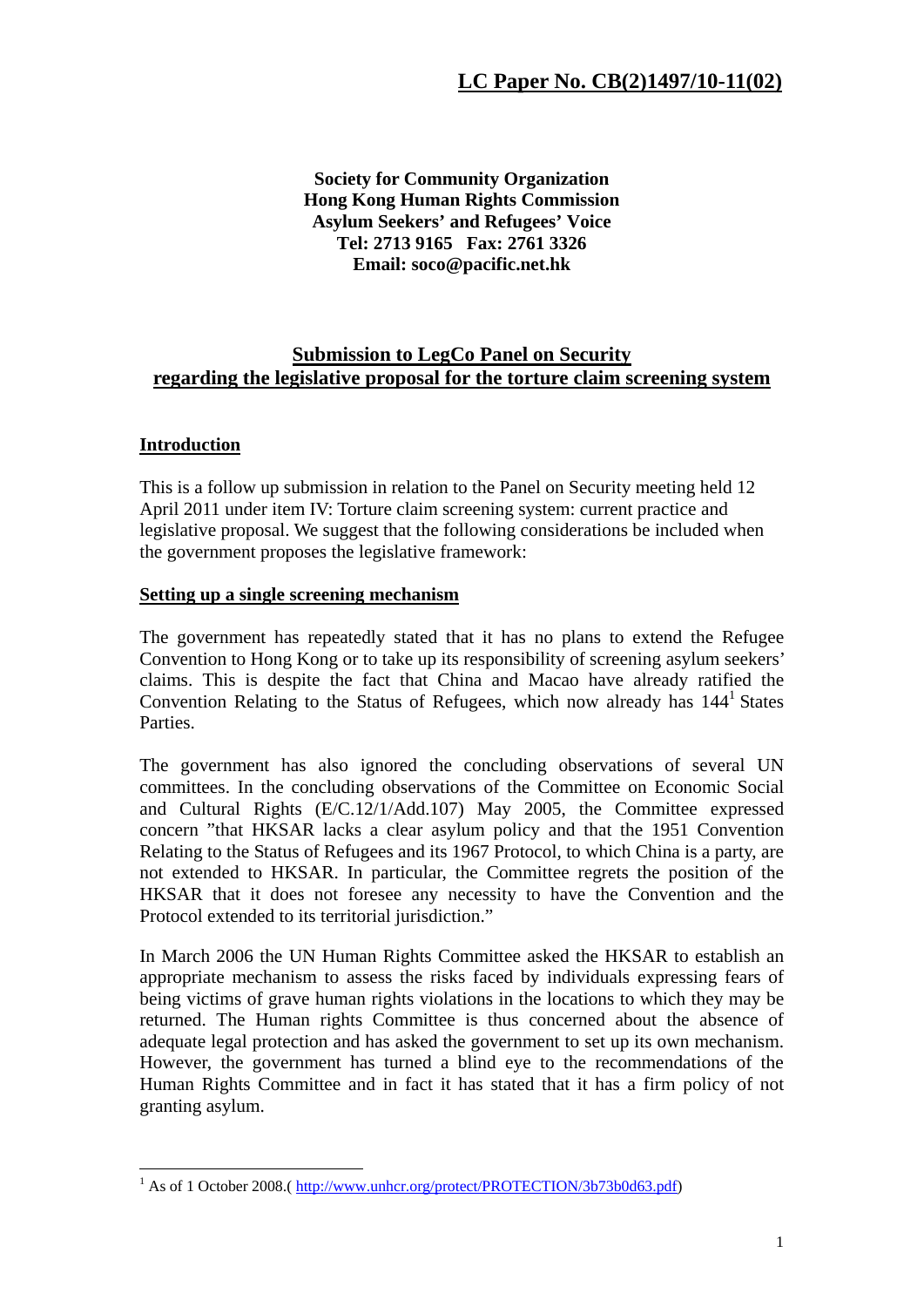Also, in its concluding observations of November  $2008<sup>2</sup>$  the Committee Against Torture has expressed concern that "there is no legal regime governing asylum and establishing a fair and efficient refugee status determination procedure. The Committee is also concerned that there are no plans to extend to HKSAR the 1951 UN Convention relating to the Status of Refugees and its 1967 Protocol."<sup>3</sup> It further urges the government to consider "adopting a legal regime on asylum establishing a comprehensive and effective procedure to examine thoroughly, when determining the applicability of its obligations under article 3 of the Convention, the merits of each individual case"<sup>4</sup>.

Human rights lawyers, NGOs and asylum seekers have long argued that it would be beneficial if the HKSAR government signed the Refugee Convention and set up a single mechanism to screen cases under the Refugee Convention and the Convention Against Torture. Besides from the procedural problems of each mechanism, the current set-up is ineffective as claimants may make claims under both mechanisms thus prolonging the time that a claimant may stay in Hong Kong. For genuine cases, this is highly frustrating. The current system also makes it easy for illegal immigrants without any genuine case to abuse the system to stay longer time in Hong Kong, which goes against the government official policy of combating abuse of the CAT system.

It is recommended that the two systems be combined into one single mechanism so that one single independent body makes screenings of cases. This body must process claims with a high standard of fairness, which includes legal representation.

## **3. Right to work and training**

Right to work

According to the Convention relating to the Status of Refugees ('Refugee Convention' article 17 (3) "[the] Contracting States shall give sympathetic consideration to assimilating the rights of all refugees with regard to wage-earning employment to those of nationals".

Also, article 6 of the International Covenant on Economic, Social and Cultural Rights, recognizes the right to work and training.

Currently asylum seekers, claimants under the Convention Against Torture (CAT) and recognized refugees and people recognized under CAT are not allowed to work.

<sup>&</sup>lt;u>.</u> <sup>2</sup> Concluding observations of the Committee against Torture, Hong Kong Special Administrative Region (CAT/C/HKG/CO/4)

<sup>&</sup>lt;sup>3</sup> Concluding observations of the Committee against Torture, Hong Kong Special Administrative Region (CAT/C/HKG/CO/4), para. 7.

 $<sup>4</sup>$  Ibid, para. 7(b).</sup>